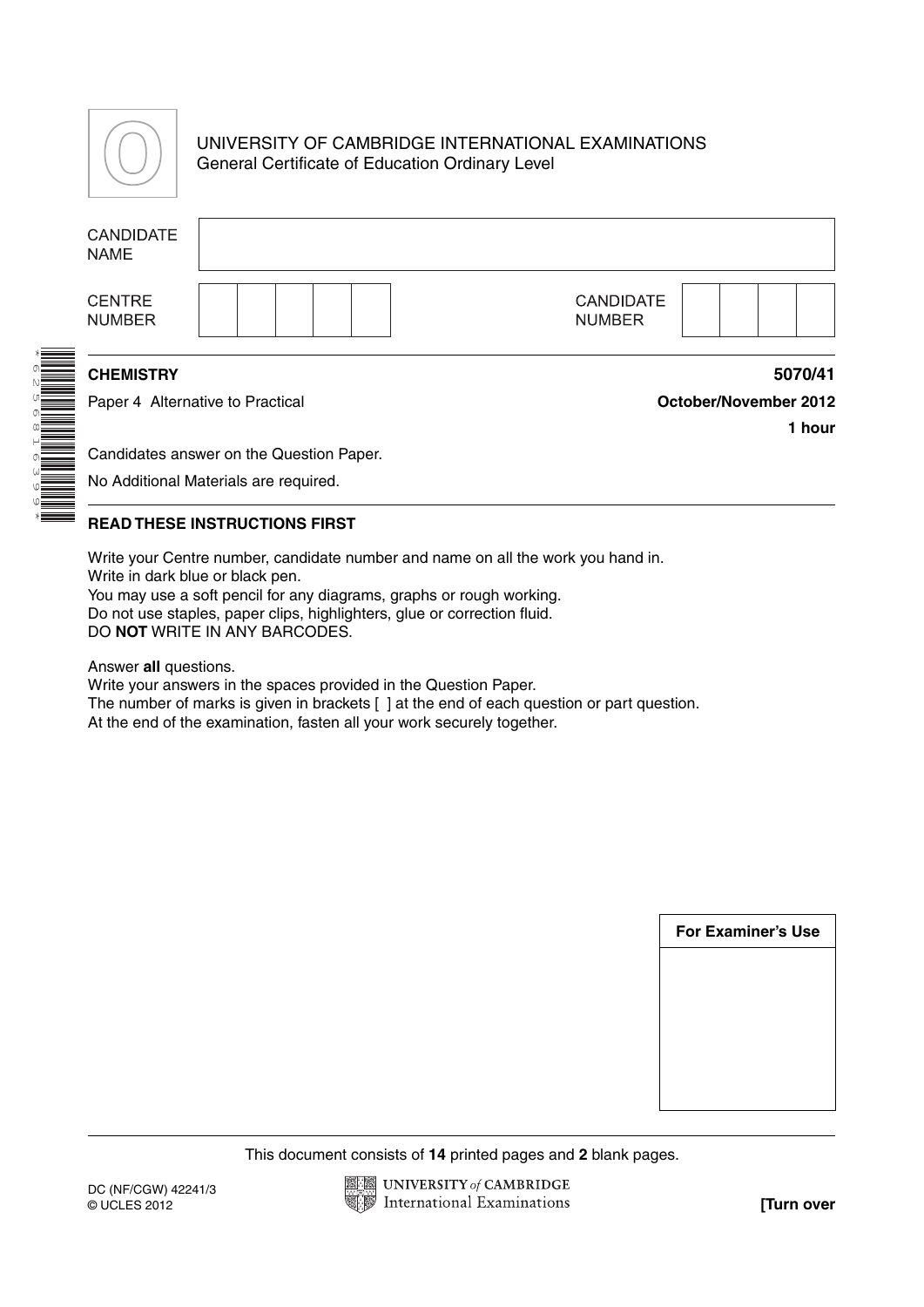

Write the letter of the apparatus most suitable for the purpose in the table below.

|     | purpose                                                   | apparatus |
|-----|-----------------------------------------------------------|-----------|
| (a) | removing $25.0 \text{ cm}^3$ of a liquid from a container |           |
| (b) | measuring about 60 cm <sup>3</sup> of a liquid            |           |
|     | (c) as a titrating flask                                  |           |
| (d) | to separate a precipitate from a solution                 |           |

[Total: 4]

*For Examiner's Use*

**2**

**1** The following apparatus is found in a laboratory.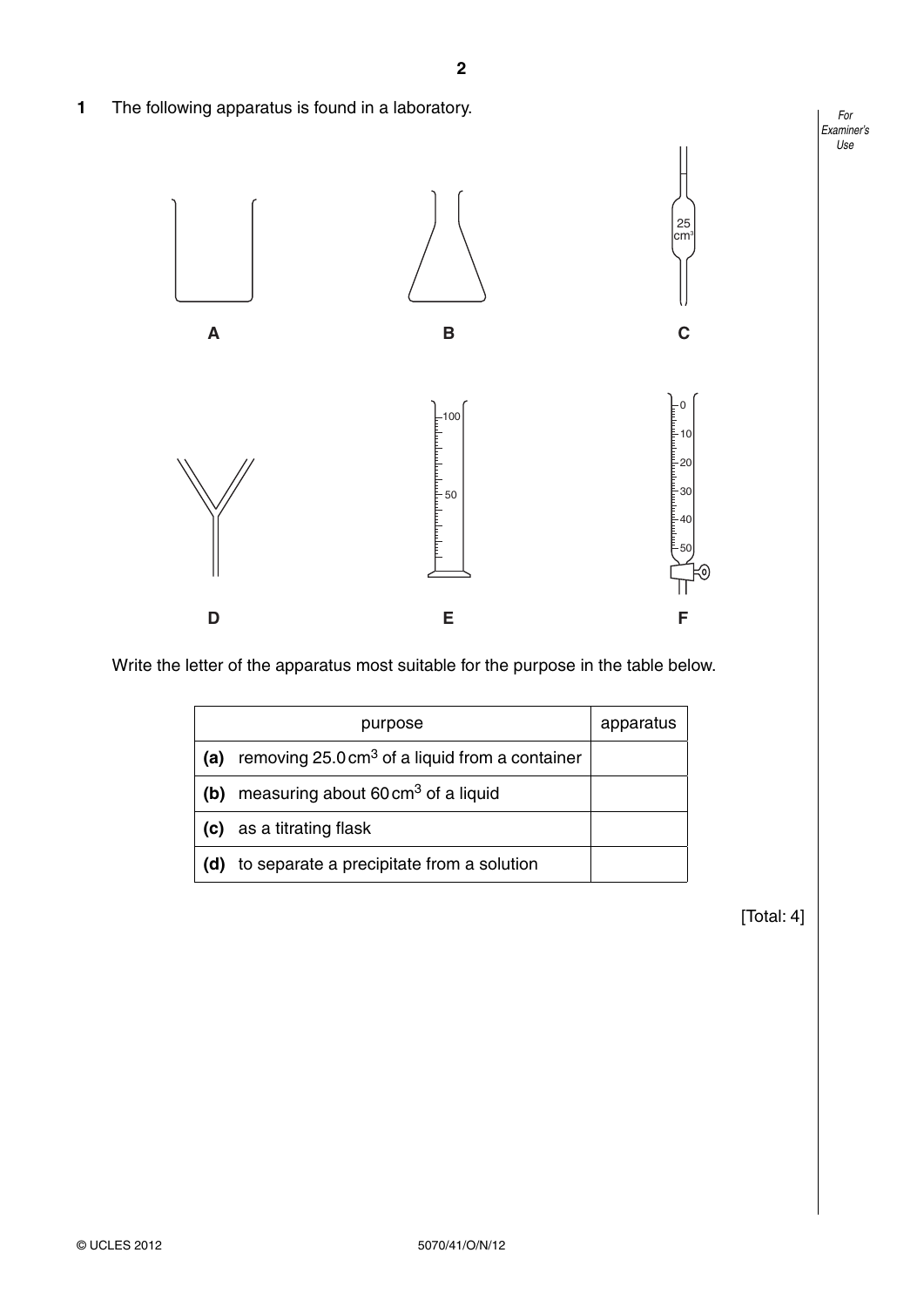| $\mathbf{2}$ |                                | A student is given two test-tubes, one of which contains magnesium metal, the other<br>magnesium oxide. |                                                                                                         |  |  |  |
|--------------|--------------------------------|---------------------------------------------------------------------------------------------------------|---------------------------------------------------------------------------------------------------------|--|--|--|
|              | (a) Describe the appearance of |                                                                                                         |                                                                                                         |  |  |  |
|              |                                | (i)                                                                                                     | magnesium,                                                                                              |  |  |  |
|              |                                |                                                                                                         |                                                                                                         |  |  |  |
|              |                                |                                                                                                         |                                                                                                         |  |  |  |
|              |                                | (ii)                                                                                                    | magnesium oxide.                                                                                        |  |  |  |
|              |                                |                                                                                                         |                                                                                                         |  |  |  |
|              |                                |                                                                                                         |                                                                                                         |  |  |  |
|              |                                |                                                                                                         | (b) When dilute hydrochloric acid is added to the test-tube containing magnesium, a gas is<br>produced. |  |  |  |
|              |                                | (i)                                                                                                     | Name the gas.                                                                                           |  |  |  |
|              |                                |                                                                                                         |                                                                                                         |  |  |  |
|              |                                | (ii)                                                                                                    | Give a test to identify the gas.                                                                        |  |  |  |
|              |                                |                                                                                                         |                                                                                                         |  |  |  |
|              |                                |                                                                                                         |                                                                                                         |  |  |  |
|              |                                | (iii)                                                                                                   | Construct the equation for the reaction between hydrochloric acid and magnesium.                        |  |  |  |
|              |                                |                                                                                                         |                                                                                                         |  |  |  |
|              | $(c)$ (i)                      |                                                                                                         | How can magnesium be converted into magnesium oxide?                                                    |  |  |  |
|              |                                |                                                                                                         |                                                                                                         |  |  |  |
|              |                                |                                                                                                         |                                                                                                         |  |  |  |
|              |                                | (ii)                                                                                                    | Construct the equation for the reaction.                                                                |  |  |  |
|              |                                |                                                                                                         |                                                                                                         |  |  |  |
|              |                                |                                                                                                         | [Total: 7]                                                                                              |  |  |  |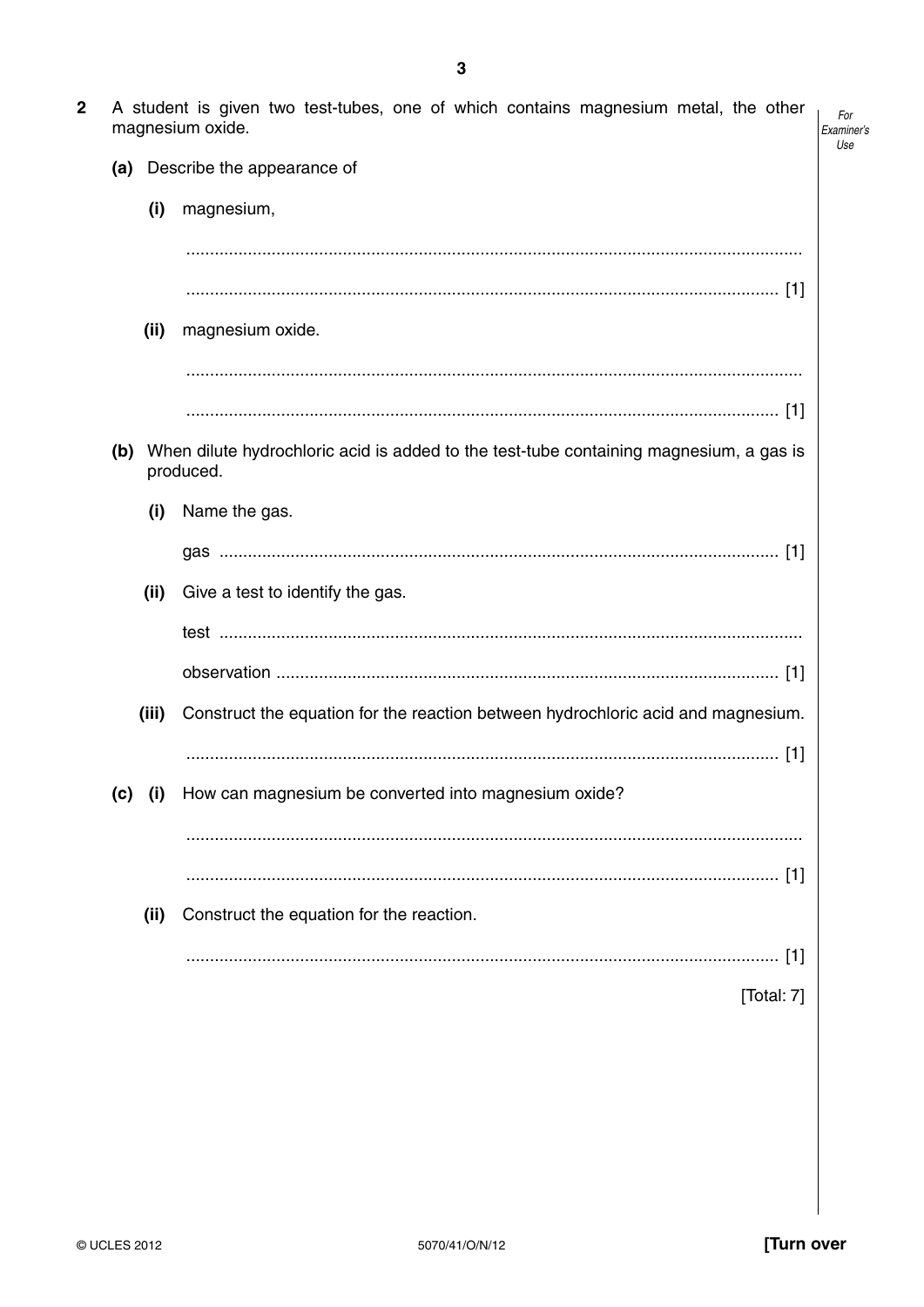3 (a) A student is given a test-tube containing an unknown colourless liquid. Examiner's Suggest a chemical test to confirm the presence of water in the liquid. (b) Suggest how the student can find out whether or not the liquid is pure water.  $[Total: 5]$ A student makes zinc sulfate by adding powdered zinc carbonate to a beaker half-filled with 4 dilute sulfuric acid. The equation for the reaction is  $ZnCO<sub>3</sub> + H<sub>2</sub>SO<sub>4</sub> \rightarrow ZnSO<sub>4</sub> + CO<sub>2</sub> + H<sub>2</sub>O$ (a) Give a test for carbon dioxide. (b) (i) If the acid is in excess how will the student know when the reaction has stopped? If the zinc carbonate is in excess what additional observation will the student make  $(ii)$ when the reaction has stopped? (c) To ensure that all the acid is neutralised, the student adds excess zinc carbonate. The mixture is well stirred. How is the unreacted zinc carbonate removed from the mixture? 

 $For$ 

Use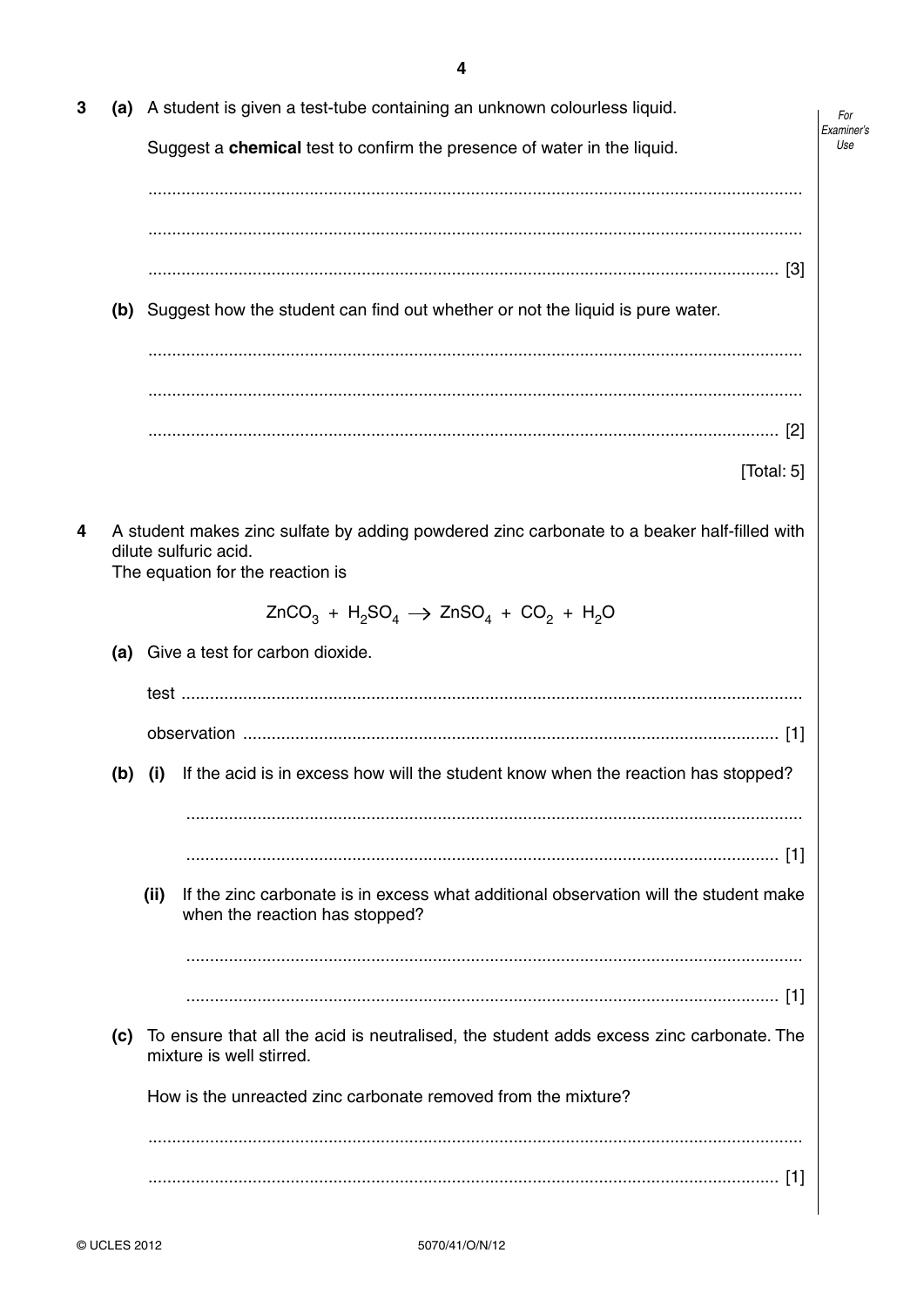**5**

 **(d)** The student repeats the experiment, this time adding excess zinc carbonate to 100 cm3 of  $0.5 \text{ mol/dm}^3$  sulfuric acid. Calculate the number of moles of sulfuric acid used in the experiment. ...................................... moles [1]  **(e)** Using your answer to **(d)** and the equation, calculate  **(i)** the mass of zinc sulfate which is produced, [*A*<sup>r</sup> : O, 16; S, 32; Zn, 65] .............................................. g [2]  **(ii)** the volume of carbon dioxide evolved. [One mole of a gas occupies 24 dm3 at room temperature and pressure.] .......................................... cm3 [1] [Total: 8] In questions **5** to **8** place a tick  $(\checkmark)$  in the box against the correct answer. **5** A student adds some zinc to a beaker containing aqueous copper(II) sulfate. After a while a pink deposit is seen and the solution becomes colourless. Which of the following reactions takes place?  **(a)** addition  **(b)** hydrolysis  **(c)** neutralisation  **(d)** redox [1] [Total: 1]

*For Examiner's Use*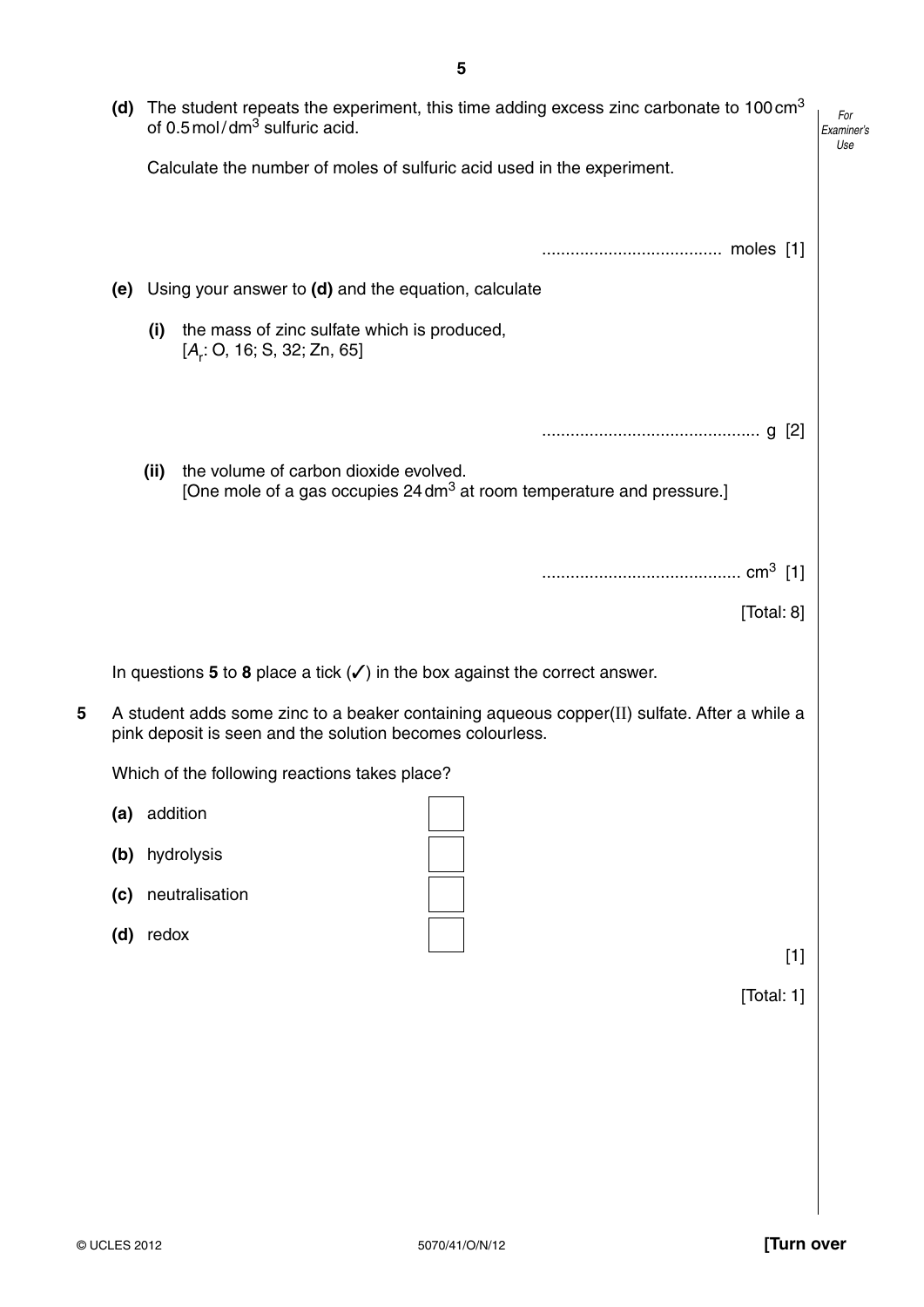**6** In doing a titration, five students each add hydrochloric acid from a burette to 25.0 cm3 of aqueous sodium hydroxide.

The volumes of hydrochloric acid are shown in the table below.

| student                |      |      |      |      |      |
|------------------------|------|------|------|------|------|
| volume/cm <sup>3</sup> | 25.2 | 25.3 | 25.3 | 26.1 | 25.2 |

Which of the following could be a reason for the result obtained by student 4?

- **(a)** The burette had been washed with hydrochloric acid.
- **(b)** The flask had been washed with aqueous sodium hydroxide.
- **(c)** The student had used too much indicator.
- **(d)** The pipette had been washed with aqueous sodium hydroxide.

[1] [Total: 1]

**7** A student does a series of experiments in which a halogen is displaced from its salt by the addition of another halogen.

Which result is **not** correct?

|     | halogen         | salt       | halogen<br>produced |
|-----|-----------------|------------|---------------------|
| (a) | Br <sub>2</sub> | <b>KCl</b> | Cl <sub>2</sub>     |
| (b) | Br <sub>2</sub> | ΚI         | I <sub>2</sub>      |
| (c) | Cl <sub>2</sub> | <b>KBr</b> | Br <sub>2</sub>     |
| (d) | Cl <sub>2</sub> | ΚI         | $I_{2}$             |

[1]

[Total: 1]

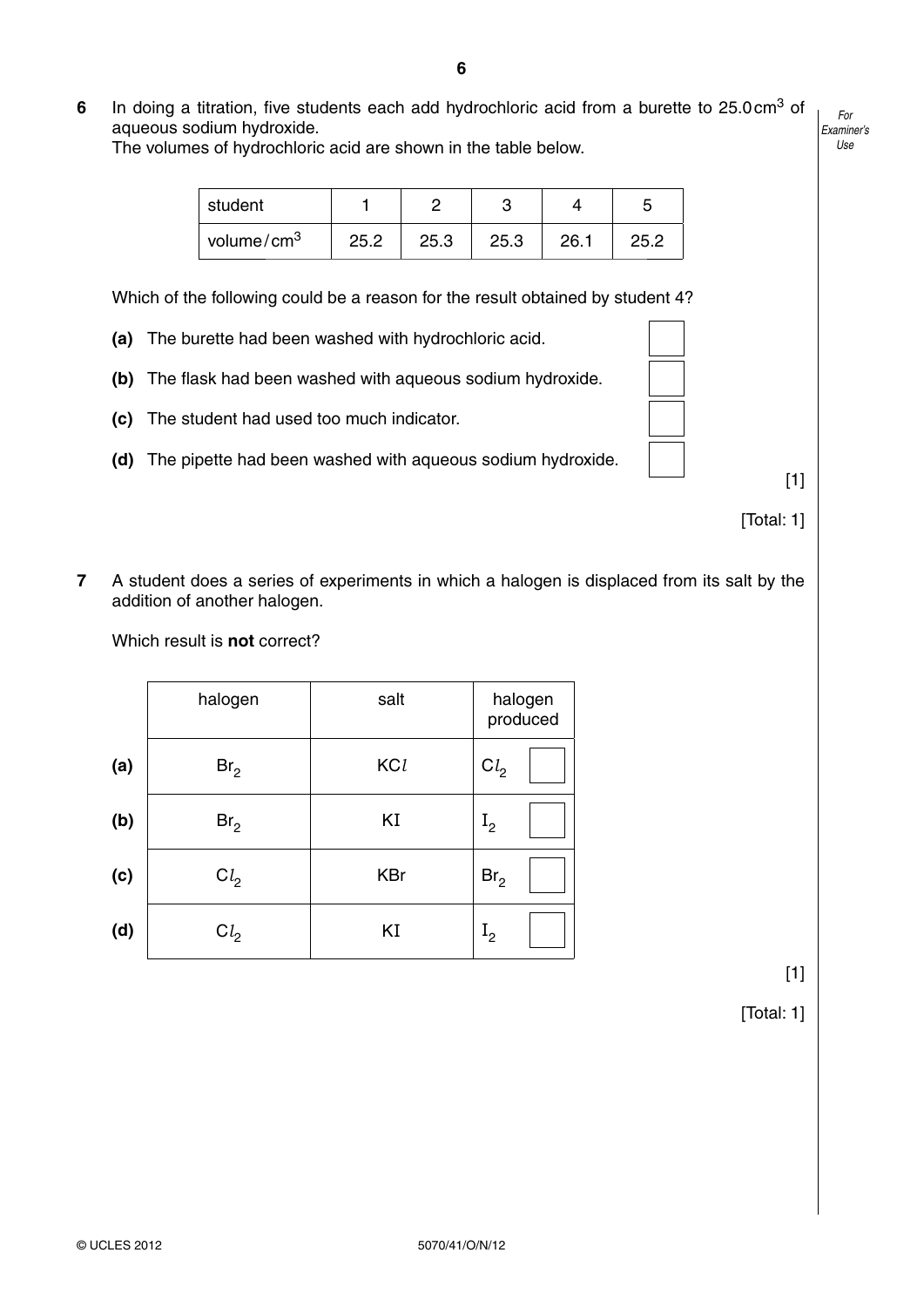**8** A beaker of an unknown gas **Y** is inverted over a porous pot containing carbon monoxide.



The apparatus is left for a while but the water level does not change.

The gas **Y** could be

- **(a)** ammonia,
- **(b)** carbon dioxide,
- **(c)** chlorine,
- **(d)** nitrogen.

[*A*<sup>r</sup> ; H, 1; C, 12; N, 14; O, 16; C*l*, 35.5]

[1]

*For Examiner's Use*

[Total: 1]

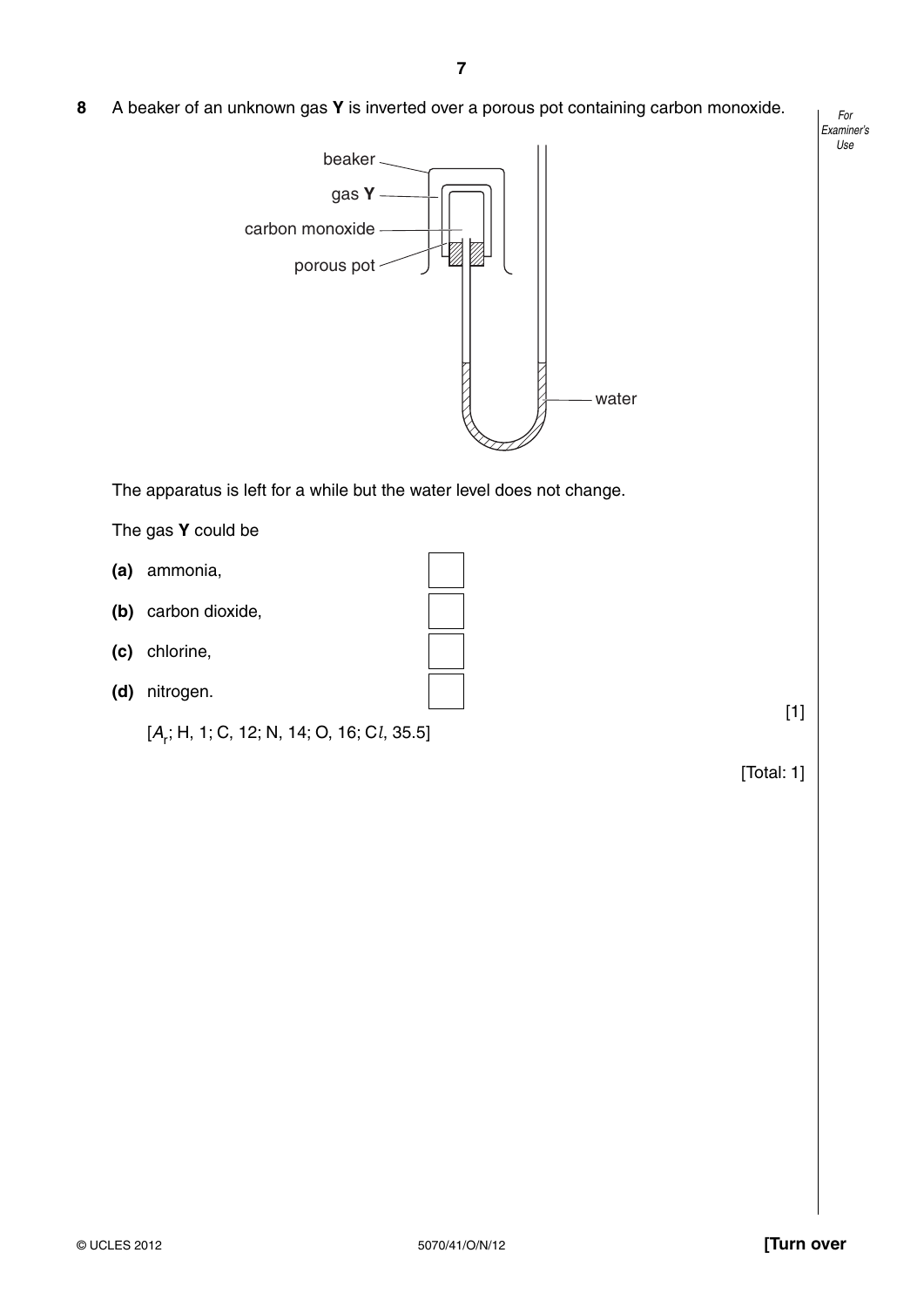*For Examiner's Use* **9** A student is given a sample of an organic acid and asked to • determine its relative molecular mass • suggest its formula. The student titrates **R**, an aqueous solution containing  $7.00 \frac{\text{q}}{\text{dm}^3}$  of the organic acid, with **S**, an aqueous solution containing 0.100 mol/dm<sup>3</sup> of sodium hydroxide.  **(a)** 25.0 cm3 of **S** is transferred into a conical flask. A few drops of phenolphthalein indicator are added to the conical flask.  **R** is put into a burette and added to the solution in the conical flask until an end-point is reached. Phenolphthalein is colourless in acid solution and pink in alkali solution. What is the colour of the solution in the conical flask  **(i)** before **R** is added ............................................................................................  **(ii)** at the end-point? ....................................................................................... [1]  **(b)** The student does three titrations. The diagrams below show parts of the burette with the liquid levels at the beginning and end of each titration. first titration 1 28 27 22 23 48 49  $\overline{\phantom{a}}$ 7 8 34 35 9 26  $\theta$ second titration **third titration** Use these diagrams to complete the following table.  $\left| \right|$  titration number  $\left| \right|$  1  $\left| \right|$  2  $\left| \right|$  3

| final burette reading/ $cm3$            |  |  |
|-----------------------------------------|--|--|
| initial burette reading/ $cm3$          |  |  |
| volume of <b>R</b> used/cm <sup>3</sup> |  |  |
| best titration results $(\checkmark)$   |  |  |

#### **Summary**

Tick  $(\checkmark)$  the best titration results.

Using these results, the average volume of **R** is

© UCLES 2012 5070/41/O/N/12

.......................................... cm3 [4]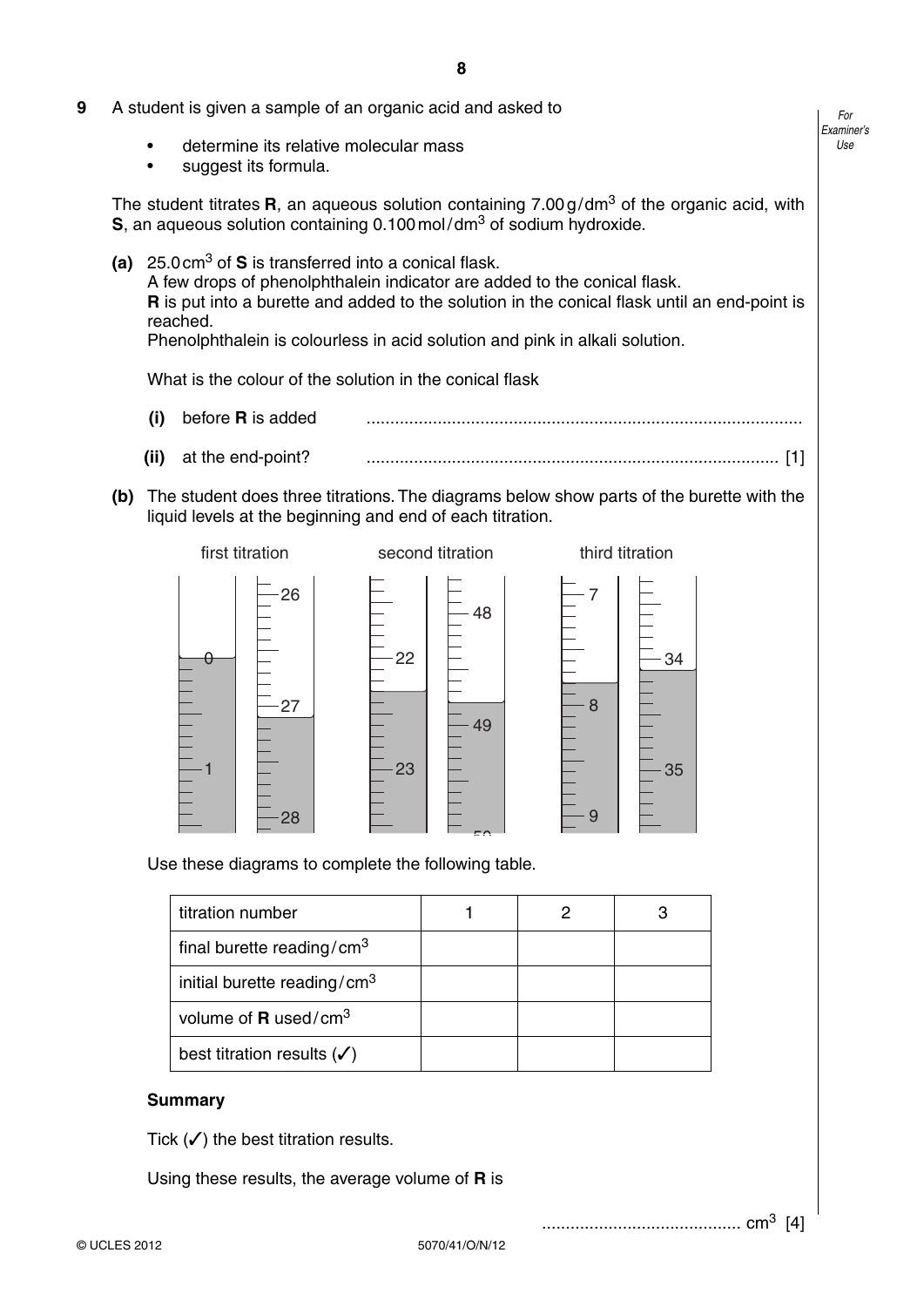|     | (c) Calculate the number of moles of sodium hydroxide in $25.0 \text{ cm}^3$ of S.                                                                                          | For<br>Examiner's<br>Use |
|-----|-----------------------------------------------------------------------------------------------------------------------------------------------------------------------------|--------------------------|
|     |                                                                                                                                                                             |                          |
|     |                                                                                                                                                                             |                          |
|     | (d) Given that 1 mol of acid neutralises 1 mol of sodium hydroxide, use your answer in (c) to<br>deduce the number of moles of the organic acid in the average volume of R. |                          |
|     |                                                                                                                                                                             |                          |
|     |                                                                                                                                                                             |                          |
|     | (e) Calculate the number of moles of the acid in 1.00 dm <sup>3</sup> of $\mathbb{R}$ .                                                                                     |                          |
|     |                                                                                                                                                                             |                          |
|     |                                                                                                                                                                             |                          |
|     |                                                                                                                                                                             |                          |
|     |                                                                                                                                                                             |                          |
|     |                                                                                                                                                                             |                          |
| (f) | Using your answer to (e) and the information that $\bf R$ contains 7.00g/dm <sup>3</sup> of the acid,<br>calculate the relative molecular mass of the acid.                 |                          |
|     |                                                                                                                                                                             |                          |
|     |                                                                                                                                                                             |                          |
|     |                                                                                                                                                                             |                          |
|     |                                                                                                                                                                             |                          |
|     | [1]                                                                                                                                                                         |                          |
|     |                                                                                                                                                                             |                          |
|     |                                                                                                                                                                             |                          |
|     |                                                                                                                                                                             |                          |
|     |                                                                                                                                                                             |                          |
|     |                                                                                                                                                                             |                          |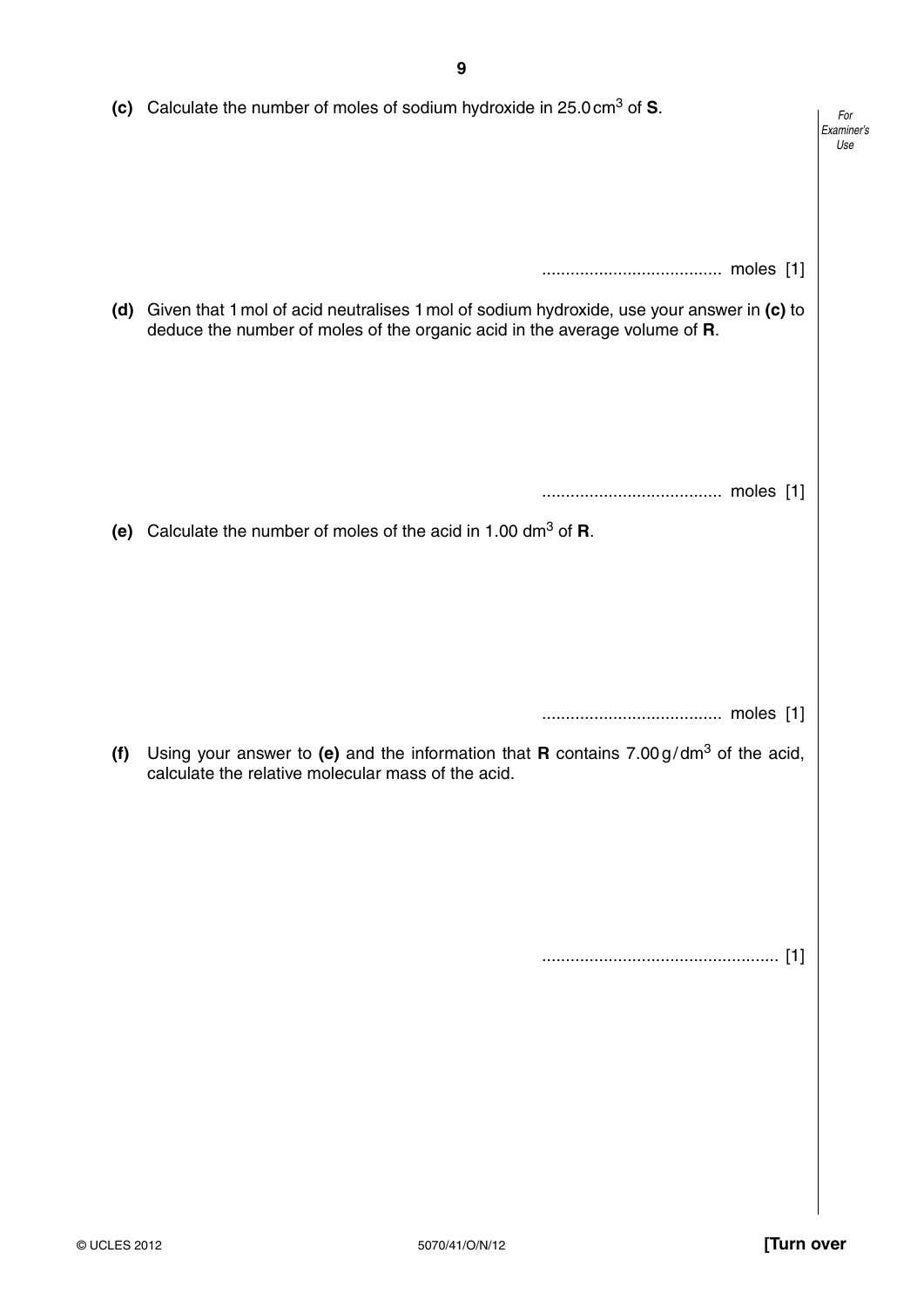*Examiner's Use* C**n**H**2n**+**1**CO2H Where **n** is a whole number. Using your answer to **(f)**, deduce the value of **n** and hence the formula for the organic acid. [*A*<sup>r</sup> : H,1; C,12; O,16]  **n** = ................................................ [2] Formula for the organic acid is ................................................................................... [1]  **(h)** The organic acid can be produced by oxidising an alcohol.  **(i)** Give the name and formula of the alcohol. name ............................................... formula ............................................ [1]  **(ii)** Suggest an oxidising agent which may be used. ............................................................................................................................. [1] [Total: 14]

 **(g)** The organic acid has the formula

*For*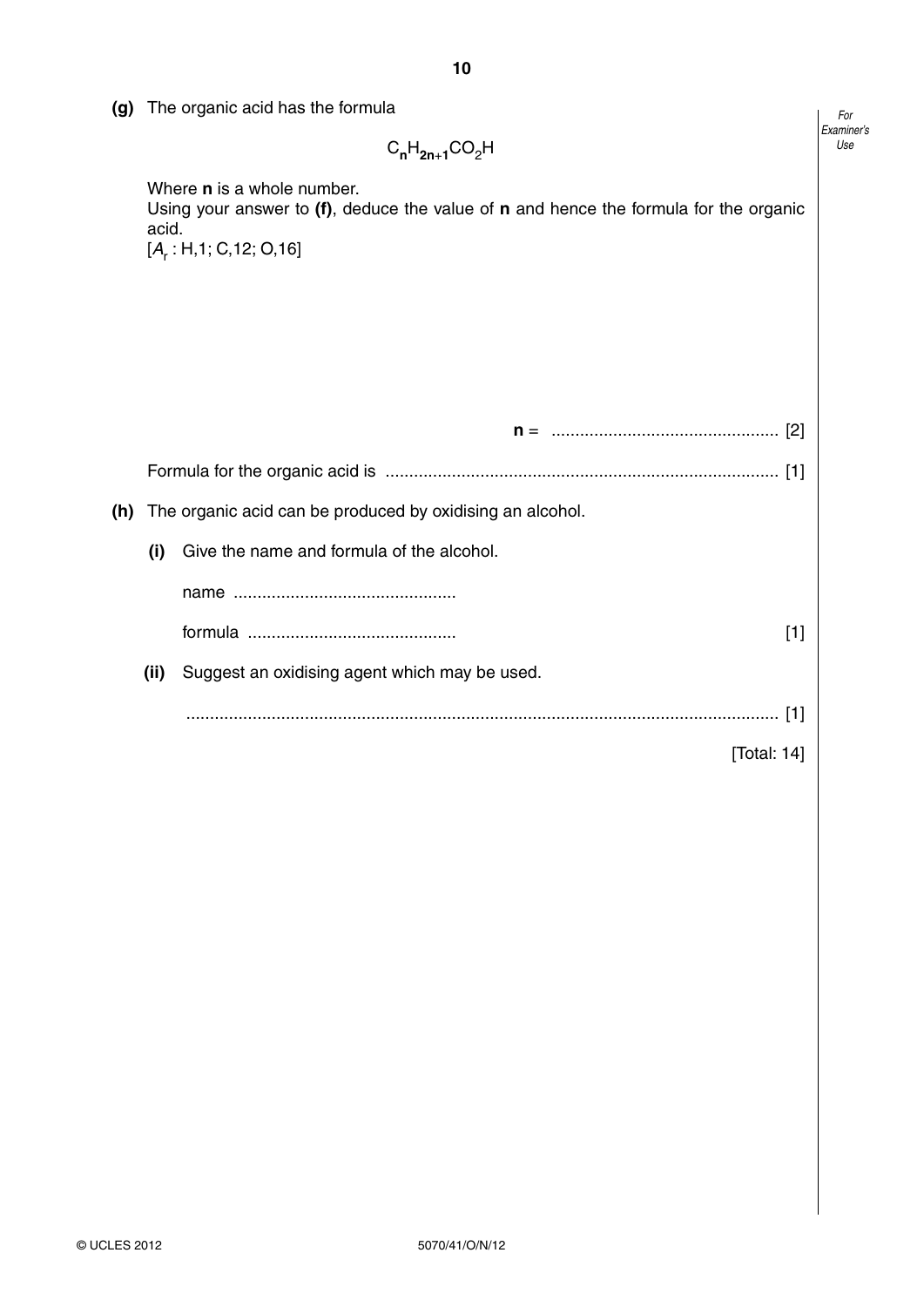| © UCLES 2012 | 5070/41/O/N/12 | [Turn over |
|--------------|----------------|------------|

| ______<br><b>Contract Contract</b> | <b>CONTRACTOR</b> |  |
|------------------------------------|-------------------|--|
|                                    |                   |  |
|                                    |                   |  |
|                                    |                   |  |
|                                    |                   |  |
|                                    |                   |  |
|                                    |                   |  |

**10 T** is a compound which contains two ions. Complete the table by adding the conclusion for **(a)**, the observations for **(b)(i)** and **(ii)** and **(c)(i)** and **(ii)**, and both the test and observation for **(d)**.

*For Examiner's Use*

| test |                                                                                                                        |                                                                                                                                                                                 | observation                         | conclusion                                           |
|------|------------------------------------------------------------------------------------------------------------------------|---------------------------------------------------------------------------------------------------------------------------------------------------------------------------------|-------------------------------------|------------------------------------------------------|
| (a)  | <b>T</b> is dissolved in water<br>and the solution divided<br>into three parts for use in<br>$(b)$ , $(c)$ and $(d)$ . |                                                                                                                                                                                 | A colourless solution is<br>formed. |                                                      |
|      | $(b)$ $(i)$<br>(ii)                                                                                                    | To the first part,<br>aqueous sodium<br>hydroxide is added<br>until a change is<br>seen.<br>An excess of<br>aqueous sodium<br>hydroxide is added<br>to the mixture from<br>(i). |                                     | <b>T</b> may contain $Al^{3+}$ or $Zn^{2+}$<br>ions. |
| (c)  | (i)<br>(ii)                                                                                                            | To the second part,<br>aqueous ammonia<br>is added until a<br>change is seen.<br>An excess of<br>aqueous ammonia<br>is added to the<br>mixture from (i).                        |                                     | <b>T</b> contains $Zn^{2+}$ ions.                    |
| (d)  |                                                                                                                        |                                                                                                                                                                                 |                                     | <b>T</b> contains $I^-$ ions.                        |

Conclusion: the formula of compound **T** is .............................

[Total: 7]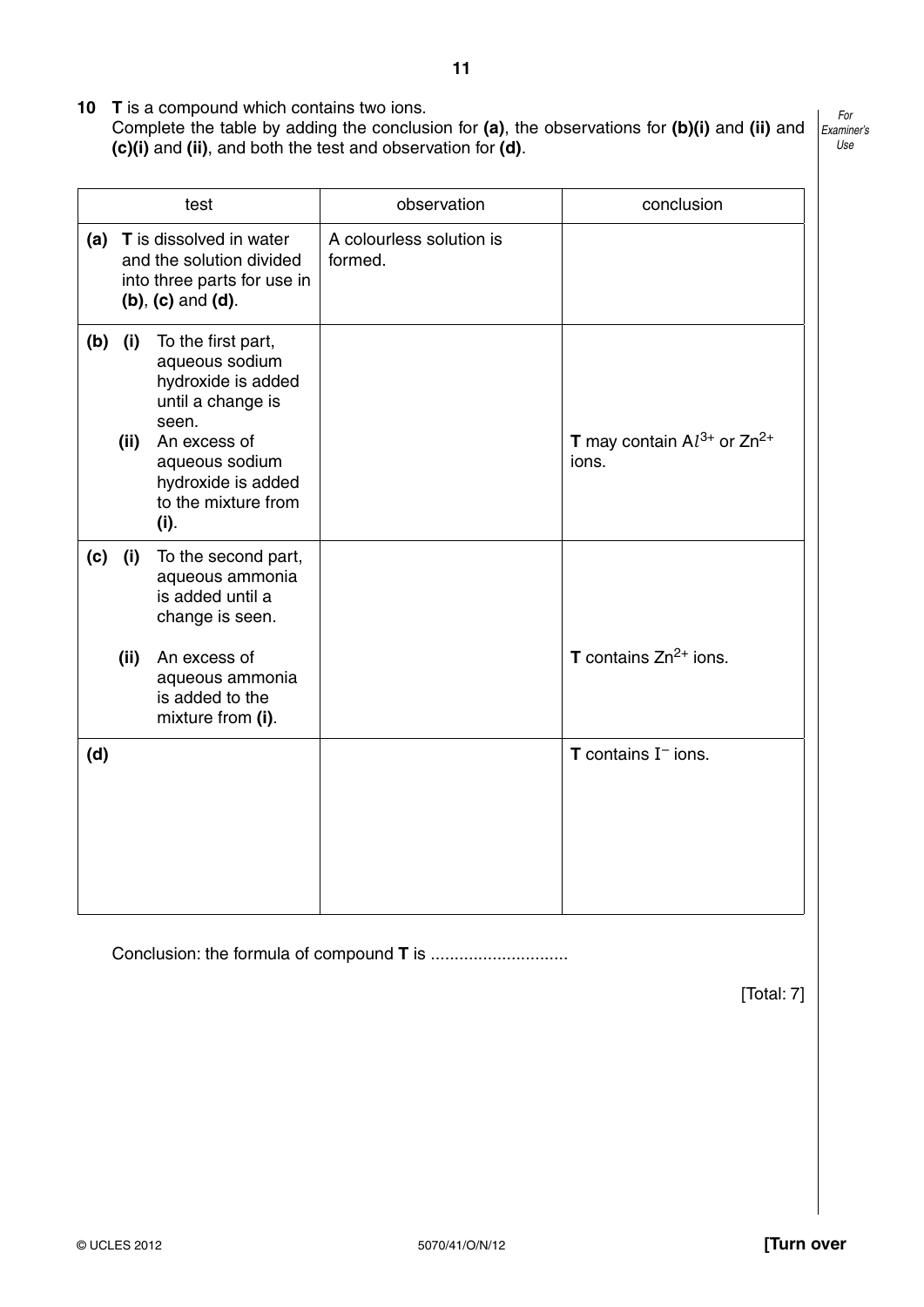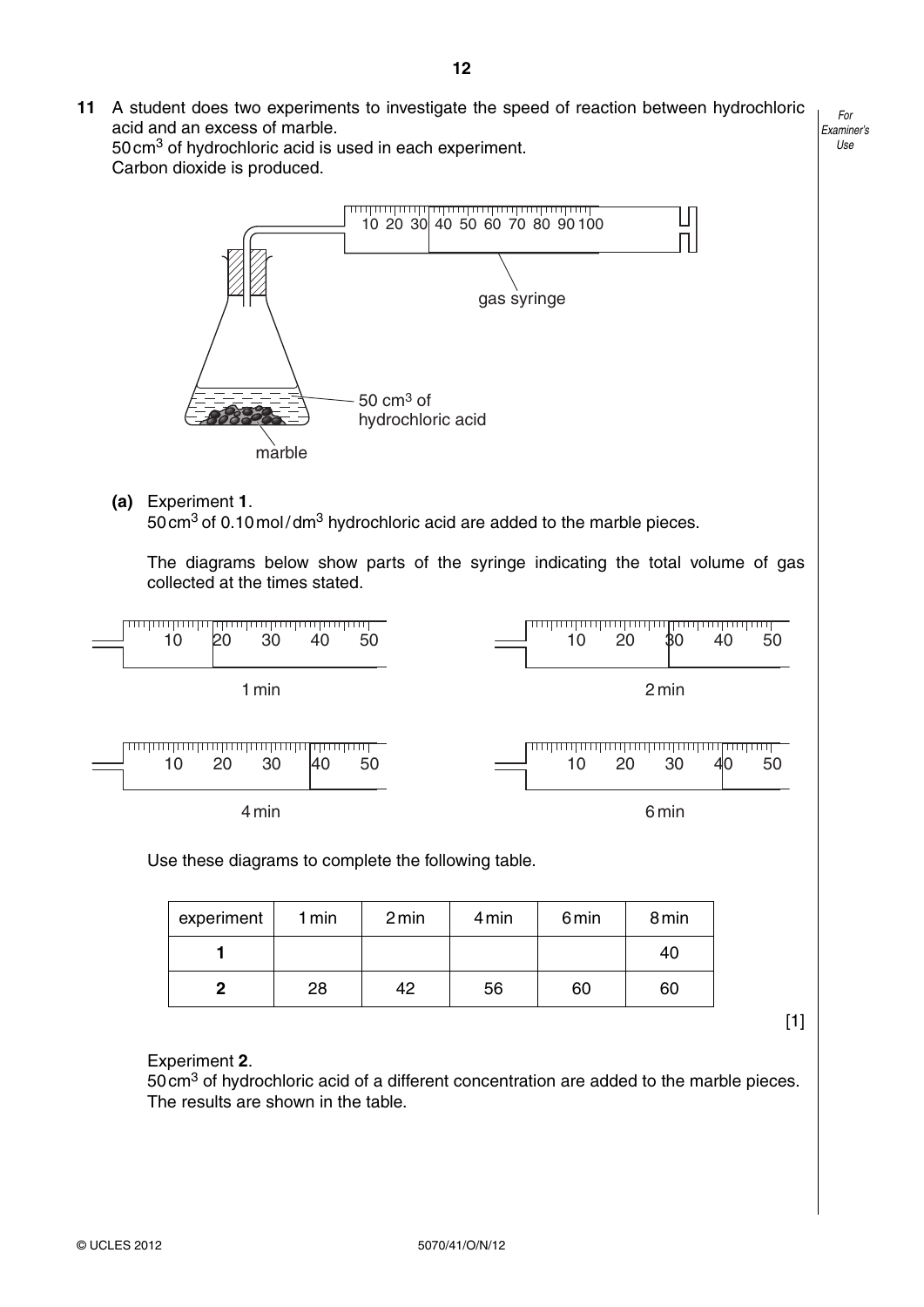80 70 60 50 total volume 40 of gas collected  $/cm<sup>3</sup>$ 30 20 10  $0<sup>1</sup>$ <del>╎╎╎╎╎╎╎╎╎╎╏╏╏╎╎╎╎╎╎╎╎╎╎╎╎╎╎╎╎╎╎╎╏╎╎╎╎╎</del>╎┼┼┼ <del>╷╷╷╷╷╷╷╷╷╷╷╷╷╷╷╷╷╷╷╷╷╷╷╷╷╷╷</del>  $\pm\pm\pm$ 0 1 2 3 4 5 6 7 8 time/ min [3] Use your graphs to answer the following questions.

*For Examiner's Use*

 **(c) (i)** What volume of gas is collected in experiment **1** during the first 3 minutes?

experiment **1** ............................................... cm3 [1]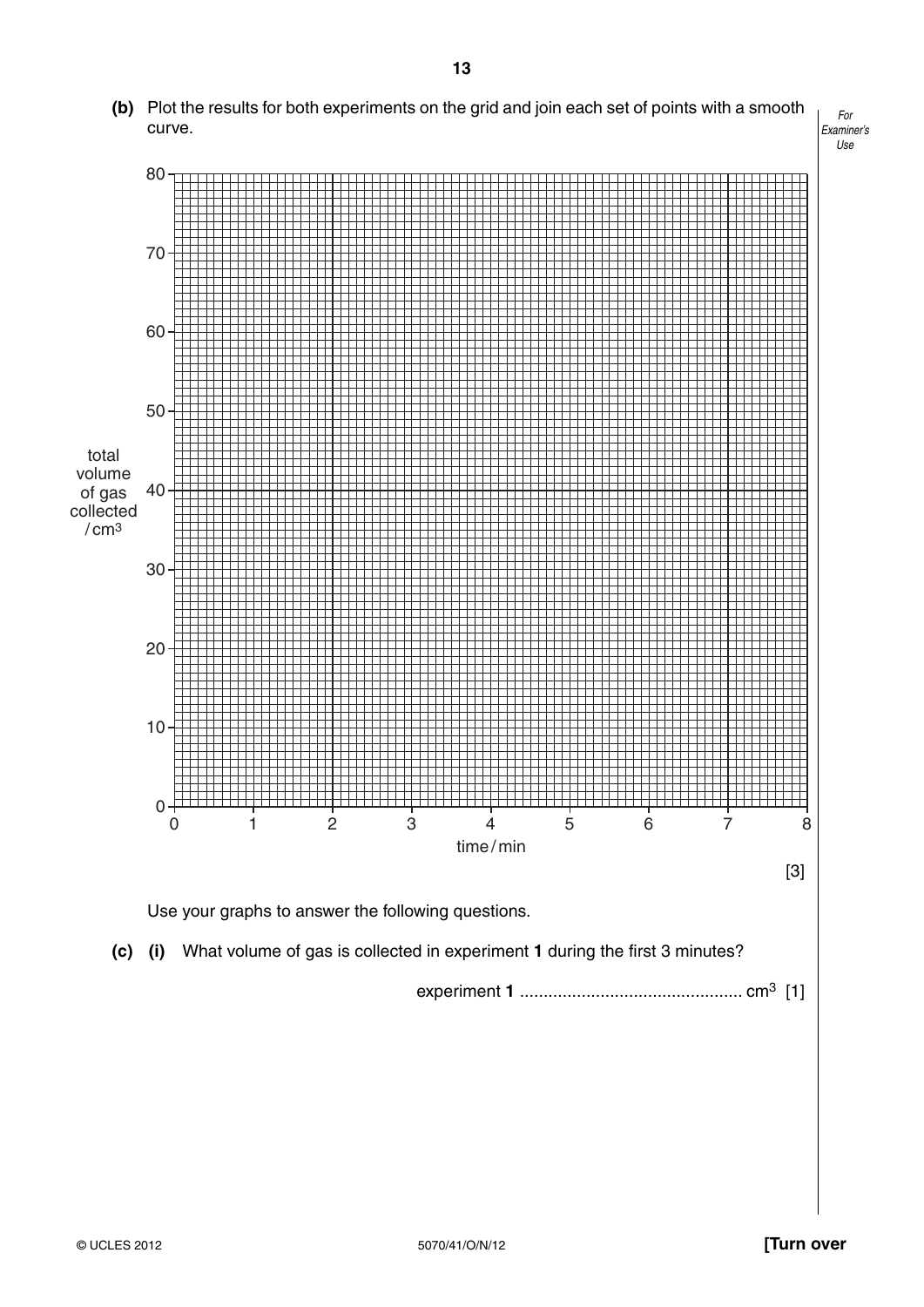| (ii)  | The speed of a reaction may be calculated using the formula:                                                                                        | For               |
|-------|-----------------------------------------------------------------------------------------------------------------------------------------------------|-------------------|
|       | speed of reaction = $\frac{\text{volume of gas produced/cm}^3}{\text{time taken/min}}$                                                              | Examiner's<br>Use |
|       | Calculate the speed of reaction in experiment 2 over the first 3 minutes.                                                                           |                   |
|       |                                                                                                                                                     |                   |
|       |                                                                                                                                                     |                   |
|       |                                                                                                                                                     |                   |
|       |                                                                                                                                                     |                   |
| (iii) | Deduce the concentration of hydrochloric acid in experiment 2. Explain your answer.                                                                 |                   |
|       |                                                                                                                                                     |                   |
|       |                                                                                                                                                     |                   |
|       |                                                                                                                                                     |                   |
|       | (d) A third experiment is done in which $50 \text{ cm}^3$ of $0.10 \text{ mol/dm}^3$ hydrochloric acid is added<br>to an excess of powdered marble. |                   |
|       | On your grid sketch the curve you would expect to see for the results of this experiment.<br>$[2]$                                                  |                   |
|       | [Total: $11$ ]                                                                                                                                      |                   |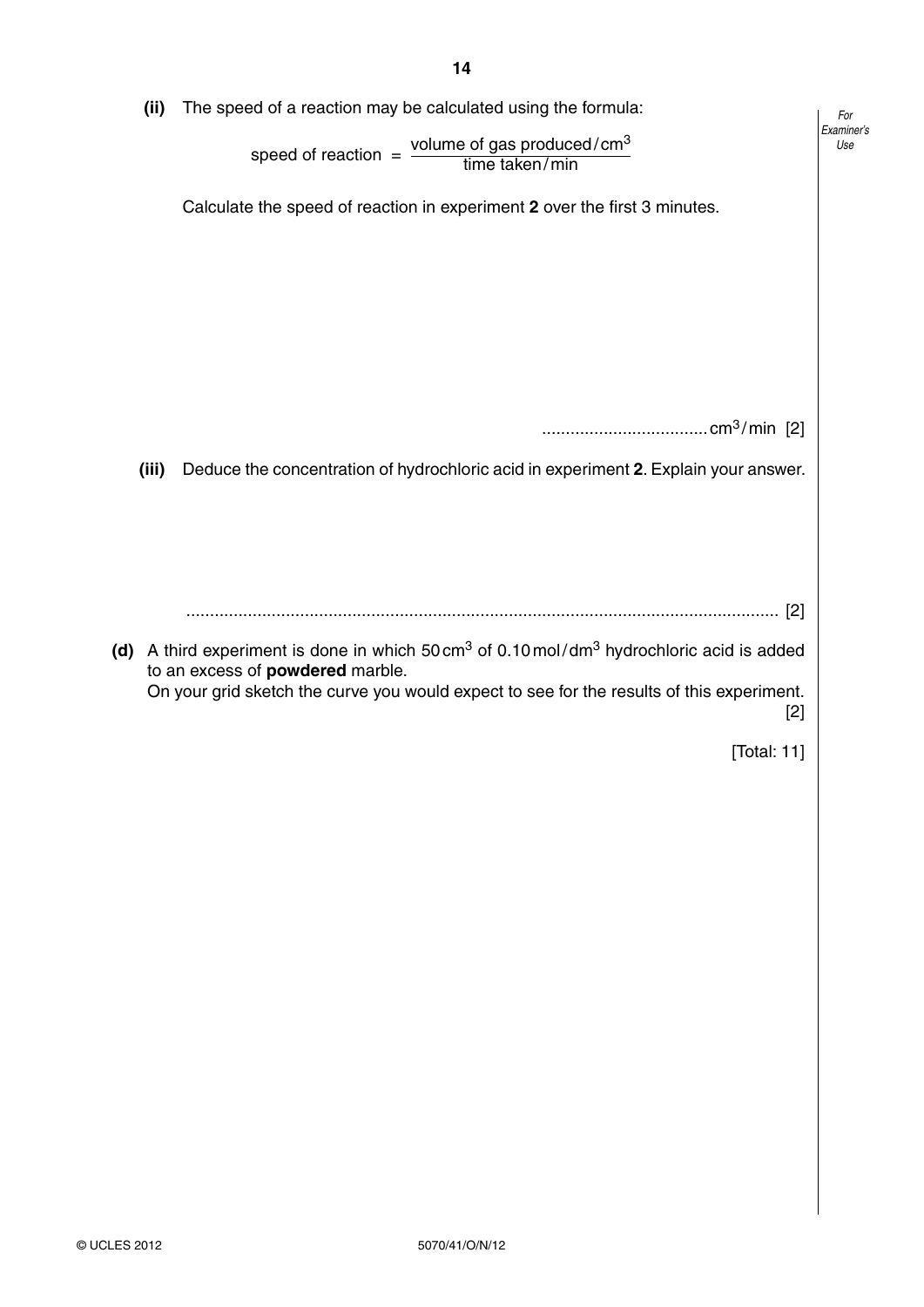## **BLANK PAGE**